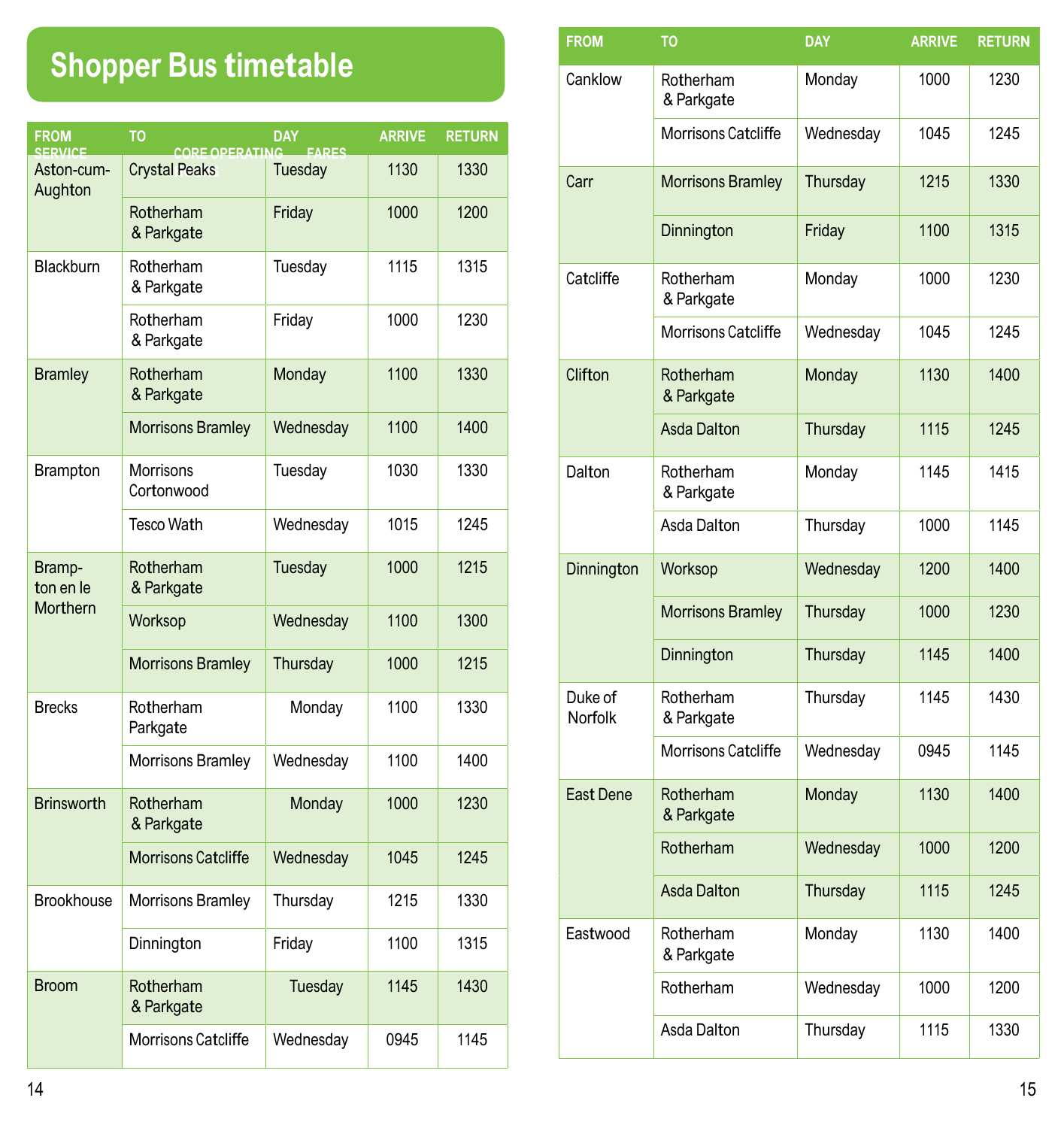| <b>FROM</b>        | <b>TO</b>                      | <b>DAY</b> | <b>ARRIVE</b> | <b>RETURN</b> |
|--------------------|--------------------------------|------------|---------------|---------------|
| Ferham             | Rotherham<br>& Parkgate        | Tuesday    | 1115          | 1315          |
|                    | Rotherham<br>& Parkgate        | Friday     | 1000          | 1230          |
| Firbeck            | Morrisons Bramley              | Wednesday  | 1000          | 1200          |
|                    | Worksop                        | Wednesday  | 1100          | 1300          |
|                    | Rotherham<br>& Parkgate        | Friday     | 1100          | 1330          |
| Flanderwell        | Rotherham<br>& Parkgate        | Monday     | 1145          | 1415          |
|                    | <b>Asda Dalton</b>             | Thursday   | 1000          | 1145          |
| Gildingwells       | <b>Crystal Peaks</b>           | Tuesday    | 1000          | 1200          |
|                    | Worksop                        | Wednesday  | 1200          | 1400          |
|                    | Dinnington                     | Friday     | 1145          | 1445          |
| Greas-<br>brough   | Rotherham<br>& Parkgate        | Tuesday    | 1200          | 1400          |
|                    | Morrisons Parkgate             | Thursday   | 1000          | 1200          |
| Harley             | Rotherham<br>& Parkgate        | Monday     | 1100          | 1400          |
|                    | <b>Morrisons</b><br>Cortonwood | Friday     | 0945          | 1230          |
| Harthill           | <b>Crystal Peaks</b>           | Tuesday    | 1000          | 1200          |
|                    | Worksop                        | Wednesday  | 1200          | 1400          |
|                    | Dinnington                     | Friday     | 1000          | 1215          |
| Hellaby            | Morrisons Bramley              | Wednesday  | 1000          | 1200          |
|                    | Rotherham &<br>Parkgate        | Friday     | 1100          | 1330          |
| Herring-<br>thorpe | Rotherham &<br>Parkgate        | Monday     | 1130          | 1400          |
|                    | <b>Asda Dalton</b>             | Thursday   | 1115          | 1245          |

| <b>FROM</b>                      | <b>DAY</b><br><b>TO</b>                           |                                      | <b>ARRIVE</b> | <b>RETURN</b> |
|----------------------------------|---------------------------------------------------|--------------------------------------|---------------|---------------|
| Hooton<br>Levitt                 | Worksop                                           | Wednesday                            | 1100          | 1300          |
|                                  | Morrisons Bramley                                 | Thursday                             | 1215          | 1330          |
|                                  | Dinnington                                        | Friday                               | 1145          | 1415          |
| Hooton<br><b>Roberts</b>         | Rotherham &<br>Parkgate                           | Monday                               | 1145          | 1415          |
|                                  | <b>Asda Dalton</b>                                | Thursday                             | 1000          | 1145          |
| Kilnhurst                        | Morrisons<br>Cortonwood                           | Friday                               | 1045          | 1315          |
|                                  | call Barnsley Community Transport on 01226 730073 | For the Shopperbuses shaded in grey, |               |               |
|                                  | <b>Tesco Wath</b>                                 | Wednesday                            | 1045          | 1230          |
|                                  | Rotherham<br>& Parkgate                           | Friday                               | 1000          | 1300          |
| Kimber-<br>worth<br>&<br>Kimber- | Rotherham<br>Monday<br>& Parkgate                 |                                      | 1000          | 1230          |
| worth Park                       | <b>Tesco Rotherham</b>                            | Thursday                             | 1100          | 1400          |
| Kiveton<br>Bridge &              | <b>Crystal Peaks</b>                              | Tuesday                              | 1000          | 1200          |
| Kiveton<br>Park                  | Worksop                                           | Wednesday                            | 1100          | 1300          |
|                                  | Morrisons Bramley                                 | Thursday                             | 1115          | 1330          |
| Laughton<br>Common               | Worksop                                           | Wednesday                            | 1100          | 1300          |
| & Laugh-<br>ton en le            | <b>Morrisons Bramley</b>                          | Thursday                             | 1215          | 1330          |
| Morthen                          | Dinnington                                        | Friday                               | 1100          | 1315          |
| Letwell                          | Morrisons Bramley                                 | Wednesday                            | 1000          | 1200          |
|                                  | Worksop                                           | Wednesday                            | 1100          | 1300          |
|                                  | Rotherham<br>& Parkgate                           | Friday                               | 1100          | 1330          |
| Lindrick                         | <b>Crystal Peaks</b>                              | Tuesday                              | 1000          | 1200          |
|                                  | Dinnington                                        | Friday                               | 1145          | 1415          |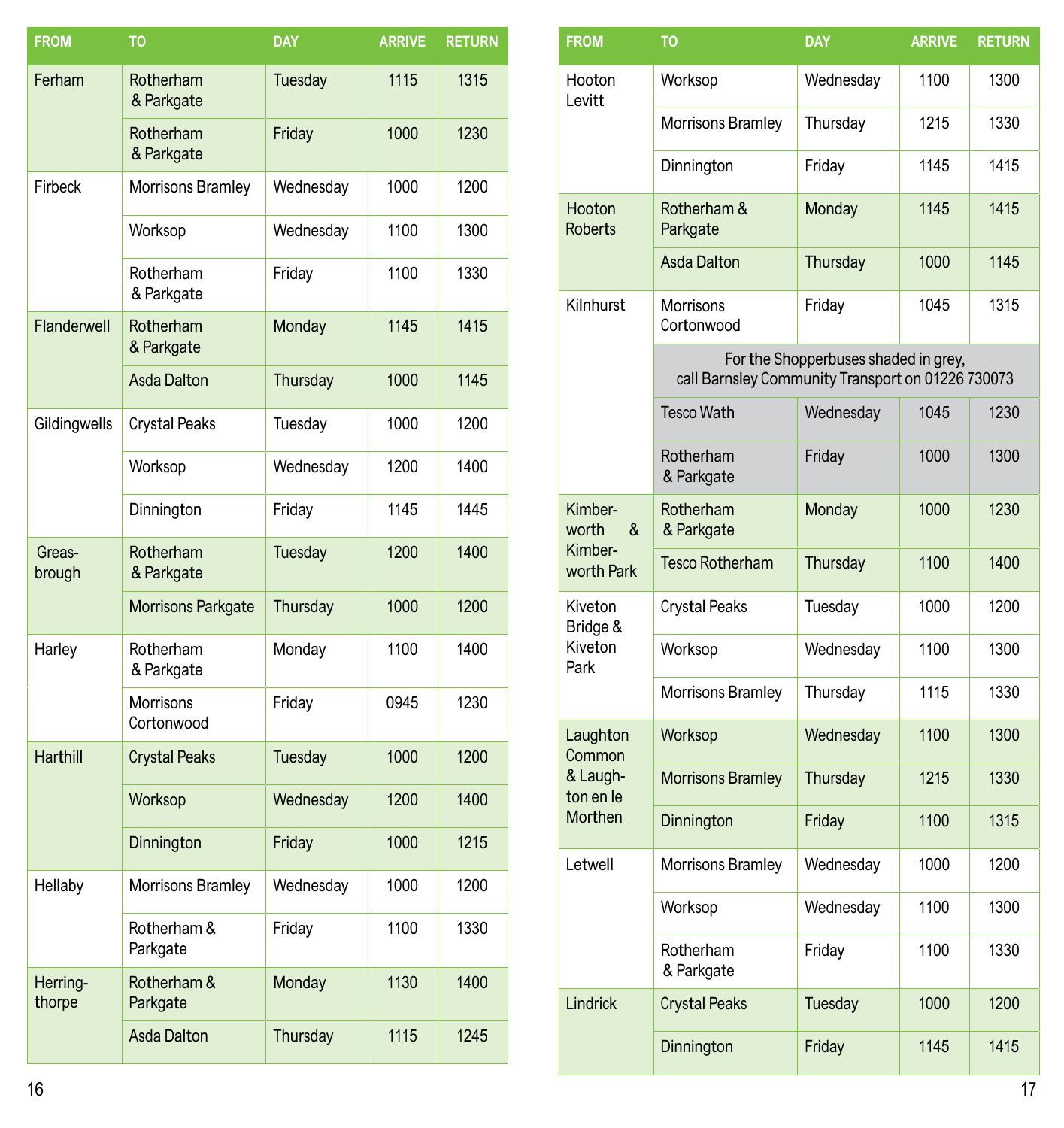| <b>FROM</b>     | <b>TO</b>                | <b>DAY</b> | <b>ARRIVE</b> | <b>RETURN</b> |
|-----------------|--------------------------|------------|---------------|---------------|
| Listerdale      | Rotherham<br>& Parkgate  | Monday     | 1100          | 1330          |
|                 | Morrisons Bramley        | Wednesday  | 1100          | 1400          |
| Maltby          | <b>Morrisons Bramley</b> | Wednesday  | 1000          | 1200          |
|                 | Rotherham<br>& Parkgate  | Friday     | 1100          | 1330          |
| Masbrough       | Rotherham<br>& Parkgate  | Tuesday    | 1115          | 1315          |
|                 | Rotherham<br>& Parkgate  | Friday     | 1000          | 1230          |
| Meadow-<br>bank | Rotherham<br>& Parkgate  | Tuesday    | 1115          | 1315          |
|                 | Rotherham<br>& Parkgate  | Friday     | 1000          | 1230          |
| Moorgate        | Rotherham<br>& Parkgate  | Tuesday    | 1145          | 1430          |
|                 | Morrisons Catcliffe      | Wednesday  | 0945          | 1145          |
| Muns-<br>brough | Rotherham<br>& Parkgate  | Tuesday    | 1200          | 1400          |
|                 | Rotherham<br>& Parkgate  | Thursday   | 1100          | 1400          |
| North<br>Anston | Worksop                  | Wednesday  | 1200          | 1400          |
|                 | Morrisons Bramley        | Thursday   | 1000          | 1230          |
|                 | Dinnington               | Friday     | 1145          | 1415          |
| Parkgate        | Rotherham<br>& Parkgate  | Monday     | 0945          | 1215          |
|                 | Rotherham<br>& Parkgate  | Friday     | 0945          | 1315          |
| Ravenfield      | Rotherham<br>& Parkgate  | Monday     | 1145          | 1415          |
|                 | Morrisons Bramley        | Thursday   | 1030          | 1200          |

| то                                    | <b>DAY</b> | <b>ARRIVE</b> | <b>RETURN</b> |
|---------------------------------------|------------|---------------|---------------|
| Rotherham<br>& Parkgate               | Monday     | 1100          | 1330          |
| Morrisons Bramley                     | Wednesday  | 1100          | 1400          |
| <b>Morrisons Bramley</b><br>Rotherham | Wednesday  | 1000<br>1100  | 1200<br>1330  |
| & Parkgate                            | Friday     |               |               |
| Rotherham<br>& Parkgate               | Tuesday    | 1115          | 1315          |
| Rotherham<br>& Parkgate               | Friday     | 1000          | 1230          |
| Rotherham<br>& Parkgate               | Tuesday    | 1115          | 1315          |
| Rotherham<br>& Parkgate               | Friday     | 1000          | 1230          |
| Rotherham<br>& Parkgate               | Tuesday    | 1145          | 1430          |
| Morrisons Catcliffe                   | Wednesday  | 0945          | 1145          |
| Rotherham<br>& Parkgate               | Tuesday    | 1200          | 1400          |
| Rotherham<br>& Parkgate               | Thursday   | 1100          | 1400          |
| Worksop                               | Wednesday  | 1200          | 1400          |
| Morrisons Bramley                     | Thursday   | 1000          | 1230          |
| Dinnington                            | Friday     | 1145          | 1415          |
| Rotherham<br>& Parkgate               | Monday     | 0945          | 1215          |
| Rotherham<br>& Parkgate               | Friday     | 0945          | 1315          |
| Rotherham<br>& Parkgate               | Monday     | 1145          | 1415          |
| Morrisons Bramley                     | Thursday   | 1030          | 1200          |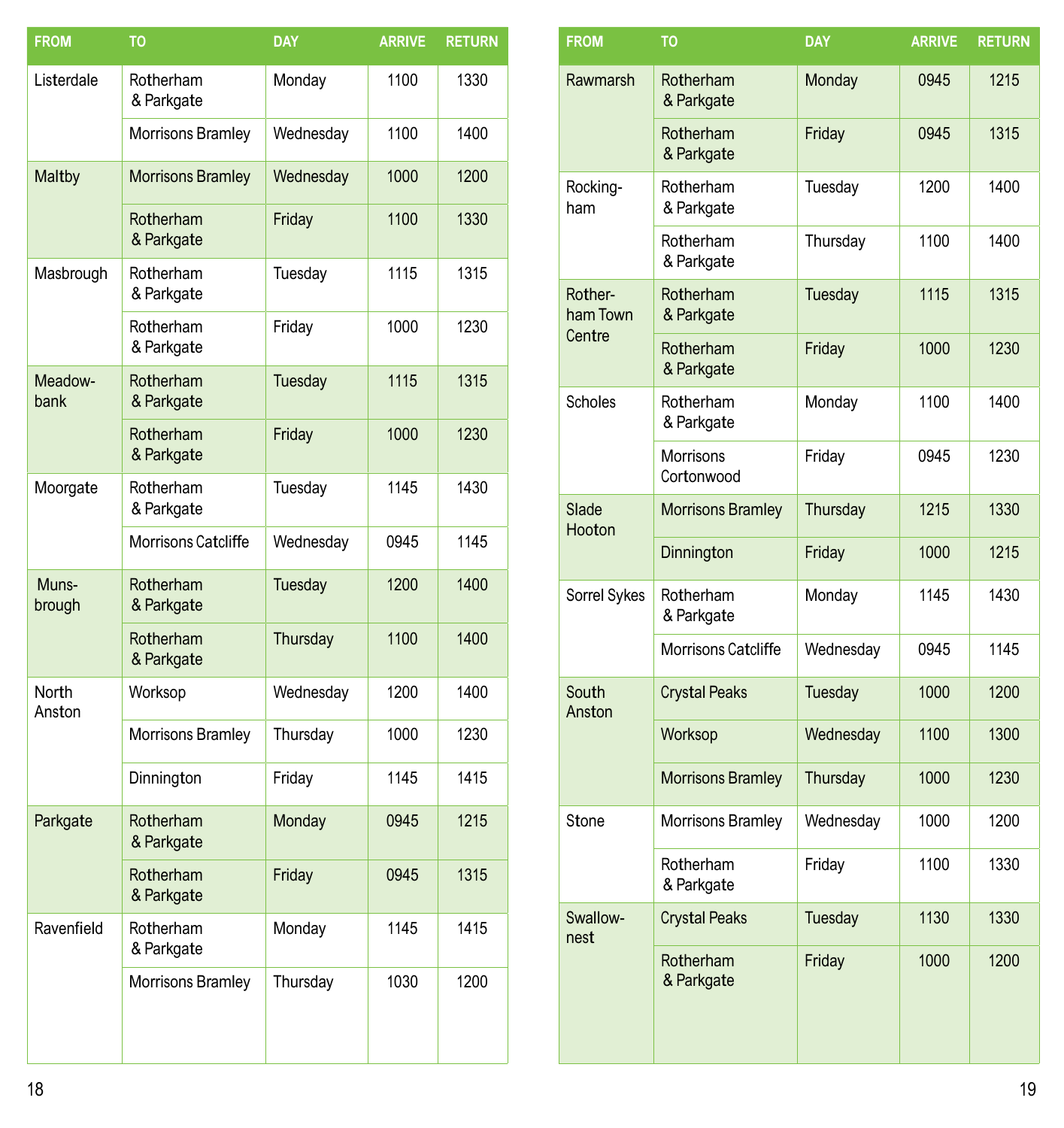| <b>FROM</b>             | TO                                                                                        | <b>DAY</b> | <b>ARRIVE</b> | <b>RETURN</b> |  |  |  |
|-------------------------|-------------------------------------------------------------------------------------------|------------|---------------|---------------|--|--|--|
| Swinton                 | <b>Morrisons</b><br>Friday<br>Cortonwood                                                  |            | 1045          | 1315          |  |  |  |
|                         | For the Shopperbuses shaded in grey,<br>call Barnsley Community Transport on 01226 730073 |            |               |               |  |  |  |
|                         | <b>Tesco Wath</b>                                                                         | Wednesday  | 1045          | 1230          |  |  |  |
|                         | Rotherham<br>& Parkgate                                                                   | Friday     | 1000          | 1300          |  |  |  |
| <b>Thorpe</b><br>Hesley | Rotherham<br>& Parkgate                                                                   | Monday     | 1100          | 1400          |  |  |  |
|                         | <b>Morrisons</b><br>Cortonwood                                                            | Friday     | 0945          | 1230          |  |  |  |
| Thorpe<br>Salvin        | <b>Crystal Peaks</b>                                                                      | Monday     | 1000          | 1200          |  |  |  |
|                         | Worksop                                                                                   | Wednesday  | 1200          | 1400          |  |  |  |
|                         | Dinnington                                                                                | Friday     | 1000          | 1215          |  |  |  |
| Throapham               | <b>Morrisons Bramley</b>                                                                  | Thursday   | 1000          | 1230          |  |  |  |
|                         | Dinnington                                                                                | Friday     | 1145          | 1415          |  |  |  |
| Thrybergh               | Rotherham<br>& Parkgate                                                                   | Monday     | 1145          | 1415          |  |  |  |
|                         | Asda Dalton                                                                               | Thursday   | 1000          | 1145          |  |  |  |
| <b>Thurcroft</b>        | Rotherham<br>& Parkgate                                                                   | Tuesday    | 1000          | 1215          |  |  |  |
|                         | Worksop                                                                                   | Wednesday  | 1100          | 1300          |  |  |  |
|                         | <b>Morrisons Bramley</b>                                                                  | Thursday   | 1000          | 1130          |  |  |  |
| <b>Todwick</b>          | <b>Crystal Peaks</b>                                                                      | Tuesday    | 1000          | 1200          |  |  |  |
|                         | Worksop                                                                                   | Wednesday  | 1100          | 1300          |  |  |  |
|                         | Dinnington                                                                                | Friday     | 1000          | 1215          |  |  |  |
| Treeton                 | Rotherham<br>& Parkgate                                                                   | Monday     | 1000          | 1230          |  |  |  |
|                         | <b>Morrisons Catcliffe</b>                                                                | Wednesday  | 1045          | 1245          |  |  |  |

| <b>FROM</b>         | <b>TO</b>                      | <b>DAY</b> | <b>ARRIVE</b> | <b>RETURN</b> |
|---------------------|--------------------------------|------------|---------------|---------------|
| Ulley               | Rotherham<br>& Parkgate        | Monday     | 1145          | 1430          |
|                     | <b>Morrisons Catcliffe</b>     | Wednesday  | 0945          | 1145          |
| Upper<br>Haugh      | Rotherham<br>& Parkgate        | Monday     | 0945          | 1215          |
|                     | Rotherham<br>& Parkgate        | Friday     | 0945          | 1315          |
| Upper<br>Whiston    | Rotherham<br>& Parkgate        | Monday     | 1145          | 1430          |
|                     | Morrisons Catcliffe            | Wednesday  | 0945          | 1145          |
| <b>Wales</b>        | <b>Crystal Peaks</b>           | Tuesday    | 1000          | 1200          |
|                     | Worksop                        | Wednesday  | 1100          | 1300          |
|                     | <b>Morrisons Bramley</b>       | Thursday   | 1115          | 1330          |
| Wath upon<br>Dearne | <b>Tesco Wath</b>              | Wednesday  | 0930          | 1130          |
|                     | Rotherham<br>& Parkgate        | Friday     | 1030          | 1330          |
| Wellgate            | Rotherham<br>& Parkgate        | Tuesday    | 1115          | 1315          |
|                     | Rotherham<br>& Parkgate        | Friday     | 1000          | 1230          |
| Wentworth           | Rotherham<br>& Parkgate        | Monday     | 1100          | 1400          |
|                     | <b>Morrisons</b><br>Cortonwood | Friday     | 0945          | 1230          |
| West<br>Melton      | <b>Morrisons</b><br>Cortonwood | Tuesday    | 1030          | 1300          |
|                     | <b>Tesco Wath</b>              | Wednesday  | 1015          | 1245          |
| Westhill            | Rotherham<br>& Parkgate        | Tuesday    | 1115          | 1315          |
|                     | Rotherham<br>& Parkgate        | Friday     | 1000          | 1230          |